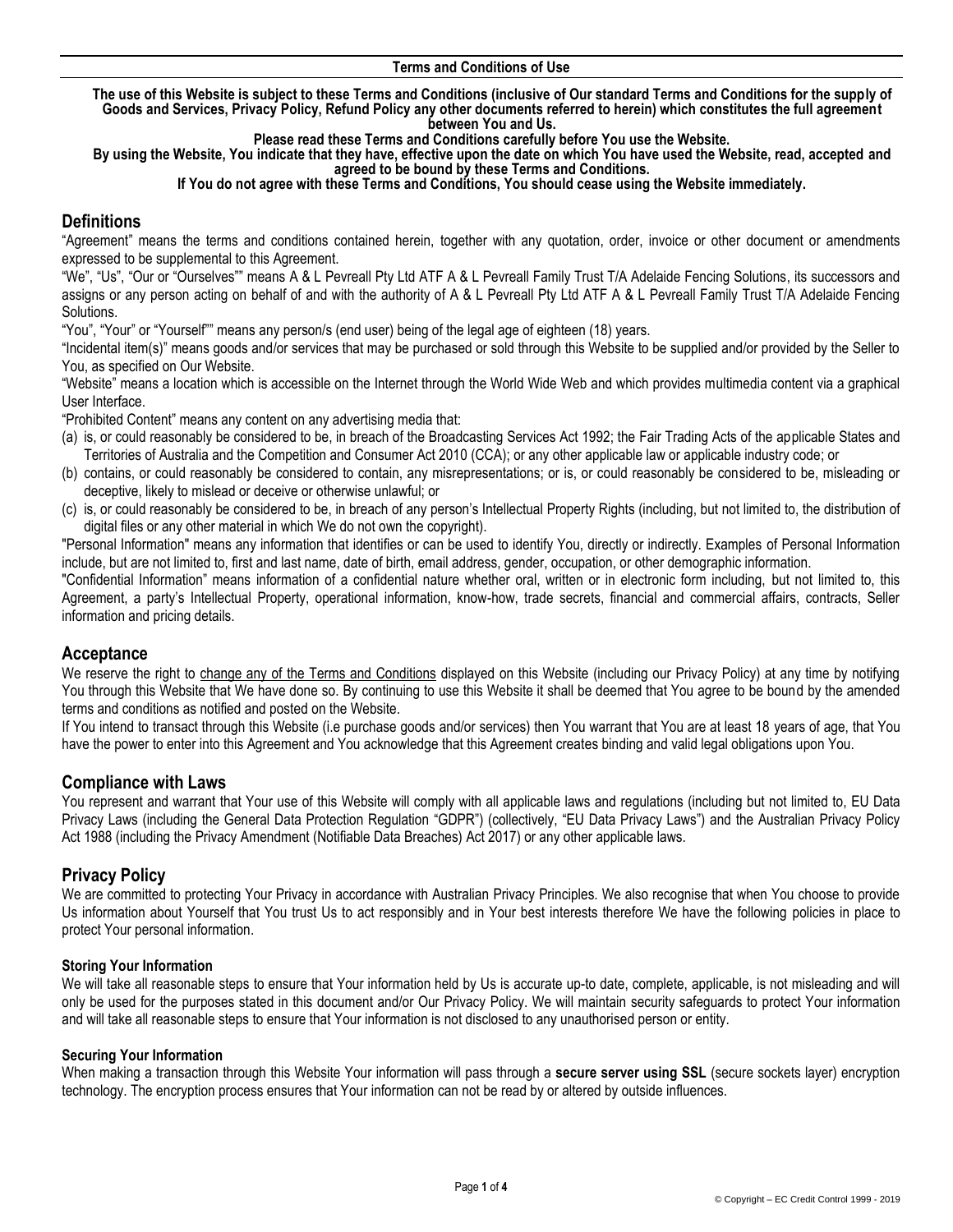### **Information We Collect**

When You request Goods or Services We may collect Personal Information supplied by You when You complete an online form in order to facilitate the purchase of Goods and/or Services. Such information will enable Us to process Your transactions efficiently, analyse our Website services and enable Us to provide a higher level of customer service (which may include informative or promotional activities).

We may also collect the following information/tracking data for statistical purposes and to help Us understand how to make Our Website more available and user friendly for You and to measure the success of any advertising activities We may under take:

- (a) Your IP address.
- (b) The date and time of Your visits to Our Website.
- (c) Your clicks and activity on this Website.
- (d) The referring Website if any through which You clicked through to this Website.
- (e) Technical information on Your browser, device and operating systems.

### **Information We Release**

We will only release information about You as authorised by Yourself, required by law or where required in order for Us to provide Goods or Services to Yourself e.g to third party suppliers, or delivery companies. Where supplied to such third parties the information provided will only be sufficient for the third party to perform their services and may not be used by them for any other purpose.

We will not release Your information for any purpose which You could reasonably expect us not to release the information.

Except as detailed above We do not share, give, sell, rent, or lease information to third parties and Your Personal Information will only be disclosed to those employees within Our organisation who have a need to know in order to ensure You are provided with information about Our products and Services or to request Goods and Services through this Website.

Under the Privacy Act legislation You can ask to see any information We may hold about You and You also have the right to have any inaccuracies in the same corrected by Us. We will comply with any such requests to the extent required by the Privacy Act legislation within fourteen (14) days of the receipt of Your request. We may ask you to verify your identity in order to help us respond efficiently to your request.

# **Other Data Protection Rights**

You may have the following data protection rights:

- (a) To access, correct, update or request deletion of Personal Information. We will take all reasonable steps to ensure that the data We collect is reliable for its intended use, accurate, complete and up to date.
- (b) In addition, individuals who are residents of the European Economic Area "EEA" can object to processing of their Personal Information, ask to restrict processing of their Personal Information or request portability of their Personal Information. You can exercise these rights by contacting Us using the contact details provided in the "Questions and Concerns" section below.
- (c) Similarly, if Personal Information is collected or processed on the basis of consent, the data subject can withdraw their consent at any time. Withdrawing Your consent will not affect the lawfulness of any processing We conducted prior to Your withdrawal, nor will it affect processing of Your Personal Information conducted in reliance on lawful processing grounds other than consent.
- (d) The right to complain to a data protection authority about the collection and use of Personal Information. For more information, please contact your local data protection authority. Contact details for data protection authorities in the EEA are available at http://ec.europa.eu/justice/article-29/structure/data-protection-authorities/index\_en.htm.

# **Questions & Concerns**

If You have any questions or comments, or if You have a concern about the way in which We have handled any privacy matter, please use Our [contact form](https://mailchimp.com/contact/) via this Website to send Us a message. You may also contact Us by postal mail or email at:

#### **For EEA Residents:**

For the purposes of EU data protection legislation, our Data Protection Officer can be contacted at [lee@adelaidefencingsolutions.com.au](mailto:lee@adelaidefencingsolutions.com.au)

**For Non-EEA Residents:** Adelaide Fencing Solutions **Attention: Privacy Officer** lee@adelaidefencingsolutions.com.au **Postal Address:** 5 Langford St, Pooraka SA 5095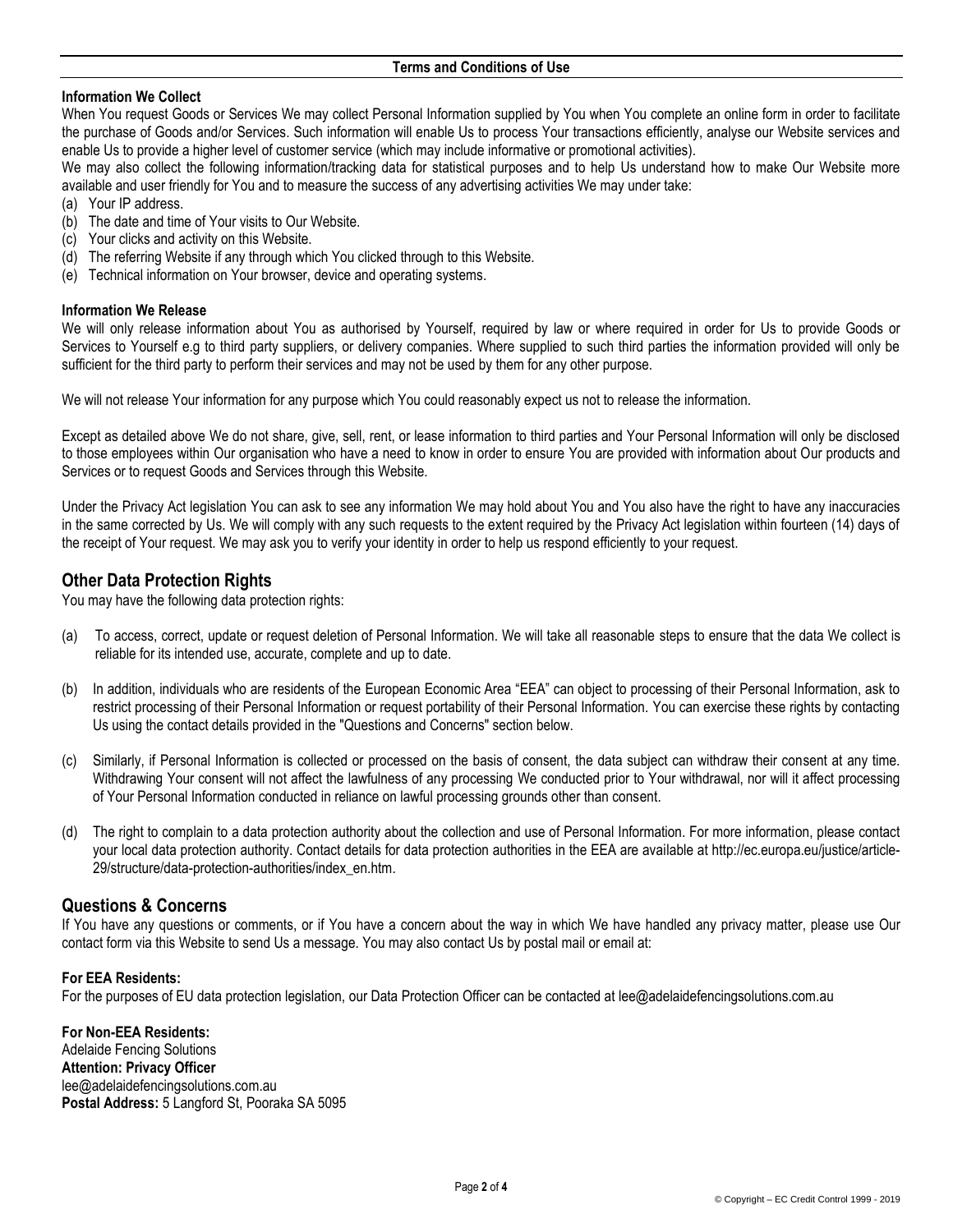# **Cookies**

We and Our partners may use various technologies to collect and store information when You use this Website, and this may include using cookies and similar tracking technologies, such as pixels and web beacons. These web beacons track certain behavior such as whether the email sent through the Website was delivered and opened and whether links within the email were clicked. They also allow Us to collect information such as the recipient's:

- IP address, browser, email client type and other similar details;
- Tracking of Website usage and traffic;
- Reports are available to Us when We send an email to You, so We may collect and review that information.

These cookies **do not read Your hard drive** but may be stored on Your hard drive to enable Our Website to recognise You when You return to the same.

# **Returns, Damaged or Defective Goods**

Our policy in relation to Returns, Damaged or Defective Goods shall be as specified in Our standard Terms and Conditions for the supply of Goods and Services. We shall not accept returns for change of mind or if You make a wrong decision unless due to our negligence or incorrect information supplied by Ourselves.

### **Copyright and Trademarks**

The contents of this Website are at all times the copyright or trademark property of either Ourselves, Our suppliers or linked third parties and You may not distribute, reproduce, display, publish any trademark or other content of this Website for any purpose whatsoever without the prior written approval of Us, Our suppliers or linked third parties (each as applicable). Furthermore You agree to indemnify Us against any claims, costs, damages or losses incurred by Us should You fail to comply with this clause.

# **Specifications and Information**

Specifications and information provided on this Website are given in good faith based on Our knowledge, experience, or information provided to Us by manufacturers and/or suppliers, or derived from sources believed to be accurate at the time the information is received by Us, therefore it is recommended if You have any concerns as to the suitability of Goods or Services provided through this Website in respect of the use of the Goods or Services or their suitability for a particular use that You contact Us or seek external professional opinion.

You acknowledge and accept that colours of items displayed on the Website may not reflect the true and actual colour of such items as this may be affected by external influences such as the quality of images supplied to Us for use, or the quality, age or settings on Your monitor. If colour is a major factor in Your decision making We recommend You contact Us before purchase.

# **Continuous Service**

Due to the inherent nature of Websites We cannot guarantee uninterrupted or continuous availability of this Website and You accept that the Website may also be unavailable from time to time for maintenance or scheduled upgrades. Where able We shall give You advanced warning of the same. We shall accept no liability in relation to Website downtime whether scheduled or otherwise.

# **Termination of Use**

These terms and Your access to Our Website may be terminated by Us (at Our sole discretion) at any time without notice or any requirement to give You a reason why. In the event of termination under this clause We shall have no liability to You whatsoever (including for any consequential or direct loss You may suffer).

### **Jurisdiction**

This Website (excluding any linked third party sites) is controlled by Us from Our principal business premises in Australia. Our servers are located in the United States of America so Your information may be transferred to, stored, or processed in the United States of America. It can be accessed from countries around the world to the extent permitted by the Website. As each country has laws that may differ from Australia, by accessing this Website, You agree that the laws and statutes of Australia shall apply to any dealings, actions or claims arising out of, or in relation to, this agreement, or Your use of this Website, irrespective of any conflict with any laws and statutes applicable to Your country of domicile.

In addition, We or Our subcontractors may use cloud technology to store or process Personal Information, which may result in storage of data outside Australia. It is not practicable for Us to specify in advance which country will have jurisdiction over this type of offshore activity. All of Our subcontractors, however, are required to comply with the Australian Privacy Act in relation to the transfer or storage of Personal Information overseas.

You further acknowledge and agree that the filing of a claim against Us (if any) must be made in the State of South Australia in which our principal business premises in Australia is domiciled, and that any legal proceedings will be conducted in English.